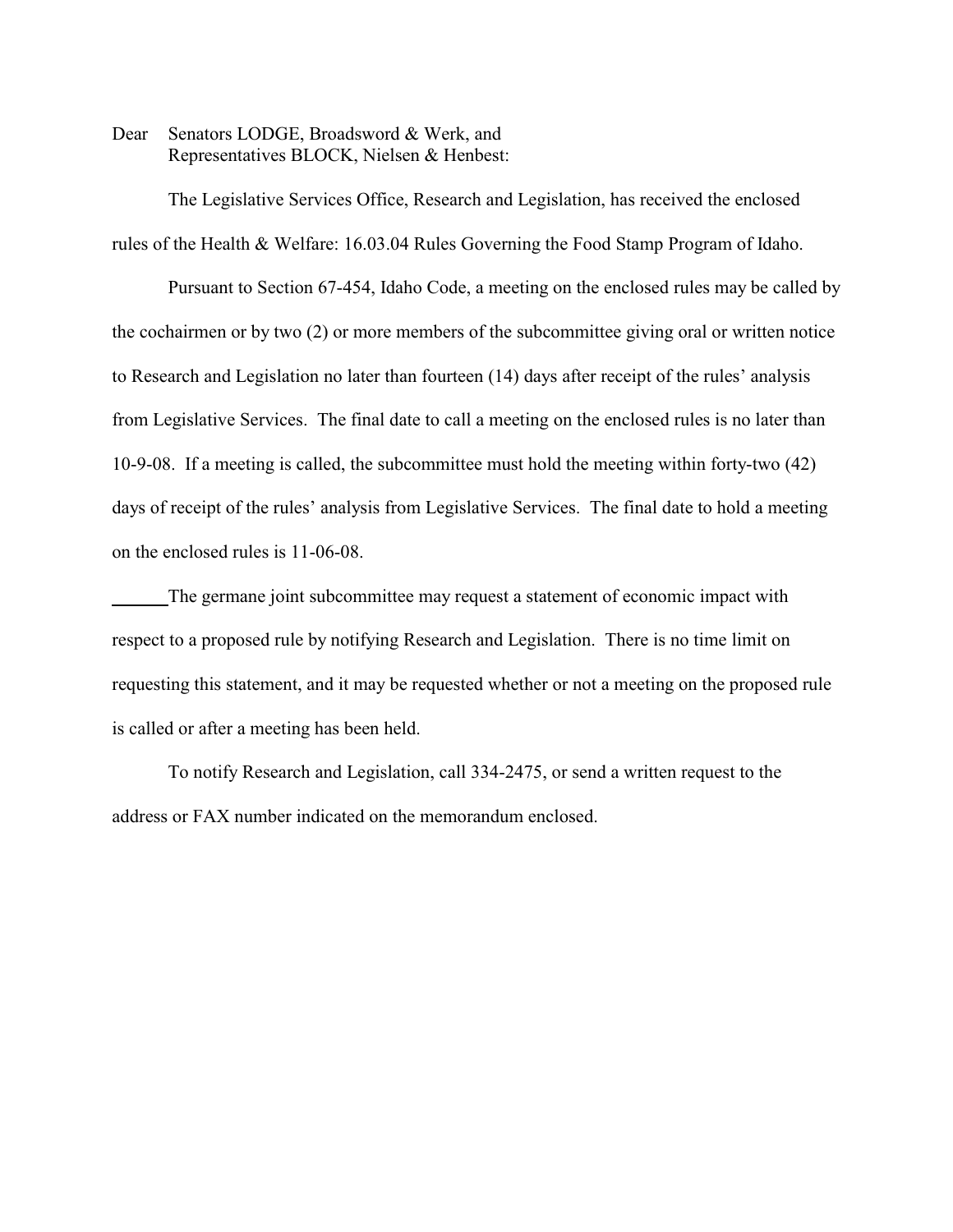## **MEMORANDUM**

| TO:             | Rules Review Subcommittee of the Senate Health & Welfare Committee and the<br>House Health & Welfare Committee                                    |
|-----------------|---------------------------------------------------------------------------------------------------------------------------------------------------|
| <b>FROM:</b>    | Research & Legislation Staff - Paige Alan Parker                                                                                                  |
| DATE:           | September 22, 2008                                                                                                                                |
| <b>SUBJECT:</b> | Department of Health and Welfare - IDAPA 16.03.04 - Rules Governing the Food<br>Stamp Program (Docket No. 16-0304-0803) (Temporary and Proposed). |

According to the Department, the temporary and proposed rule contained in Docket No. 16-0304-0803, rules governing the Food Stamp program (hereafter "temporary and proposed rule"), is authorized by section 56-203, Idaho Code, the 2008 Federal Farm Bill, Public Law 110- 234, sections 4120, 4103, 4107, 4113, 4114 and 4115, and US H.R. 2419. Section 56-203, Idaho Code, provides a listing of the Department's powers, including cooperation with the federal government in carrying out the purposes of any federal acts pertaining to public assistance or welfare services. The Department's general rulemaking authority is granted in section 202(b), Idaho Code. The Department also comments that the "changes in Idaho statute regarding 'Able Bodied Adults Without Dependents' program will require the Department to amend these rules." The Department provides no citation to this statute.

US H.R. 2419, the 2008 Federal Farm Bill became law on May 22, 2008, following the Congress override of the President's veto. The sections cited by the Department amend various sections of the Food and Nutrition Act of 2008. According to the Department, the 2008 Federal Farm Bill requires five mandatory changes to the Idaho Food Stamp rules: (1) removal of the cap on dependent care expenses; (2) increase of the amounts of allowed assets; (3) expansion of excluded retirement accounts and exclude two new education accounts from the asset test; (4) increase of the minimum food stamp benefit amount; and (5) deletion of obsolete reference to Food Stamp coupons. In addition, the Department states that additional changes conferring a benefit are: (1) rewrite of the Able Bodied Adults Without Dependents program to restart the three-year period; (2) clarify when the Department must act upon unemployment insurance information; and (3) comply with the Idaho Code by updating the Individual Development Account.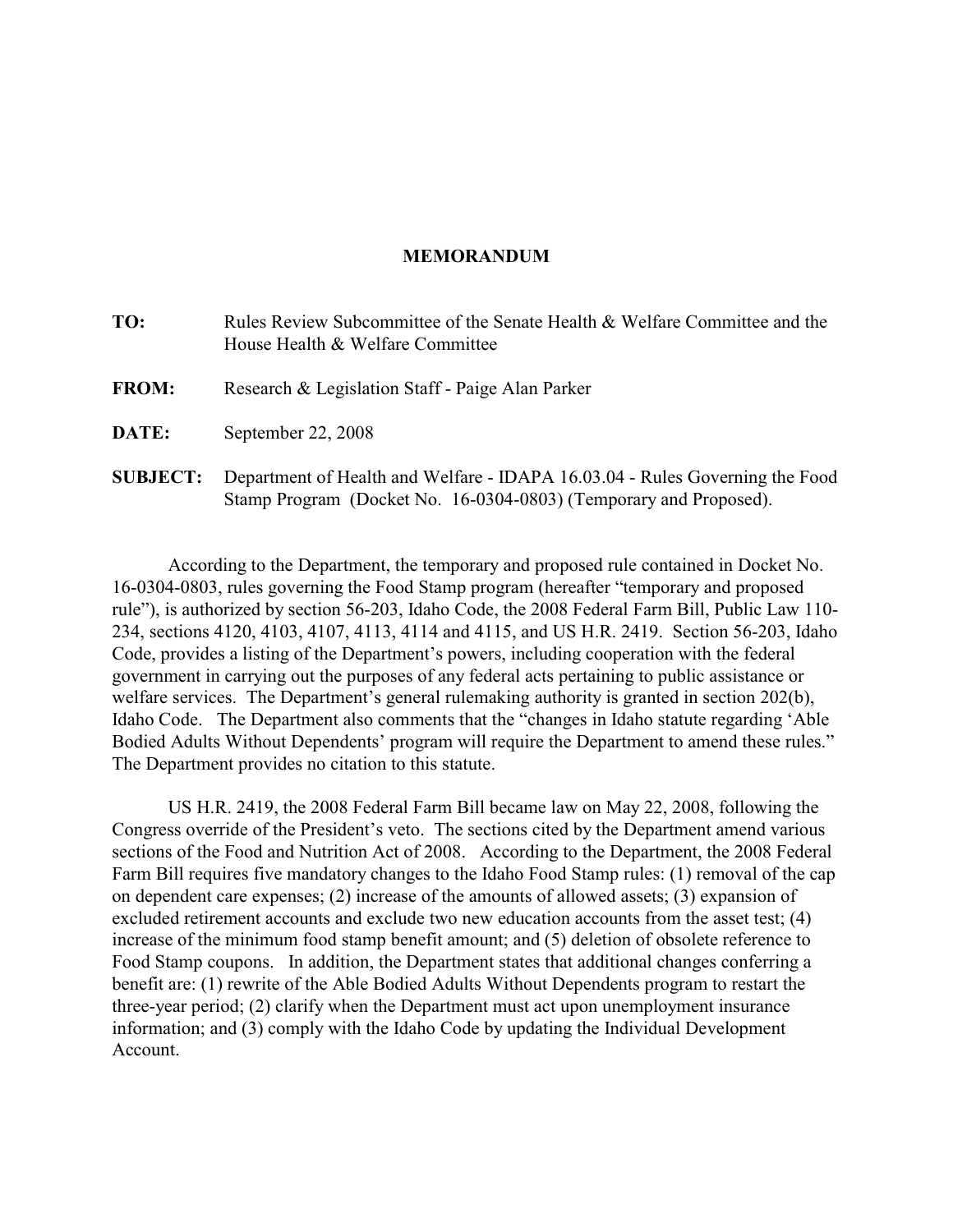The Governor's justifications for the temporary rule are to comply with federal mandates and to confer a benefit to Food Stamp participants. The temporary rule goes into effect on October 1, 2008.

According to the Department, no fee or charge is imposed by the temporary and proposed rule. The Department states that there is no anticipated impact to the general fund greater than \$10,000 during the fiscal year as a result of the temporary and proposed rule. The Department did not undertake negotiated rulemaking because the federal mandate required the rule change and because it confers a benefit. The Department states that public hearings will be scheduled if requested in writing by 25 persons, a political subdivision or an agency, not later than October 15, 2008. The Department states that all written comments must be delivered to the Department on or before October 22, 2008.

## **ANALYSIS**

The temporary and proposed rule deletes definitions for "coupon" and "coupon allotment." Deleted sections 010.17 and 18. This is consistent with section 4115 of the 2008 Federal Farm Bill.

The temporary and proposed rule adds a new definition for "individual development account (IDA)" in section 011.21: "Matched funds saving accounts that can only be used to save for a certain asset goal." "Individual Development Account" is also defined in the Idaho Family Asset Building Initiative in section 56-1101(5), Idaho Code, as "a contract between an account holder and a fiduciary organization for the deposit of funds into a financial institution by the account holder, and the deposit of matching funds into the financial institution by the fiduciary organization from private and public contributions made to the fiduciary organization for such purpose, to allow the account holder to accumulate assets for use toward achieving a specific purpose approved by the fiduciary organization." The Department's abbreviated definition in the temporary and proposed rule varies from the statutory definition. Such practice should be discouraged since it creates confusion and may lead to legal challenges.

Under section 251 of the temporary and proposed rule, the 36-month period during which a person who does not meet the conditions to participate in the Food Stamp program can not participate in the program as a household member for more than three months, restarts on December 1 every third year following December 1, 1996.

The temporary and proposed rule provides for the adjustment of the resource limit for inflation using the Consumer Price Index beginning on October 1, 2008, rounded down to the nearest \$250. Sections 305 and 306. The resource limit under the existing rule is \$3,000 for households with one member age 60 or older or disabled and \$2,000 for other households. The temporary and proposed rule also provides that each adjust is based on the unrounded amount for the prior 12-month period. This inflation adjustment appears to be consistent with section 4102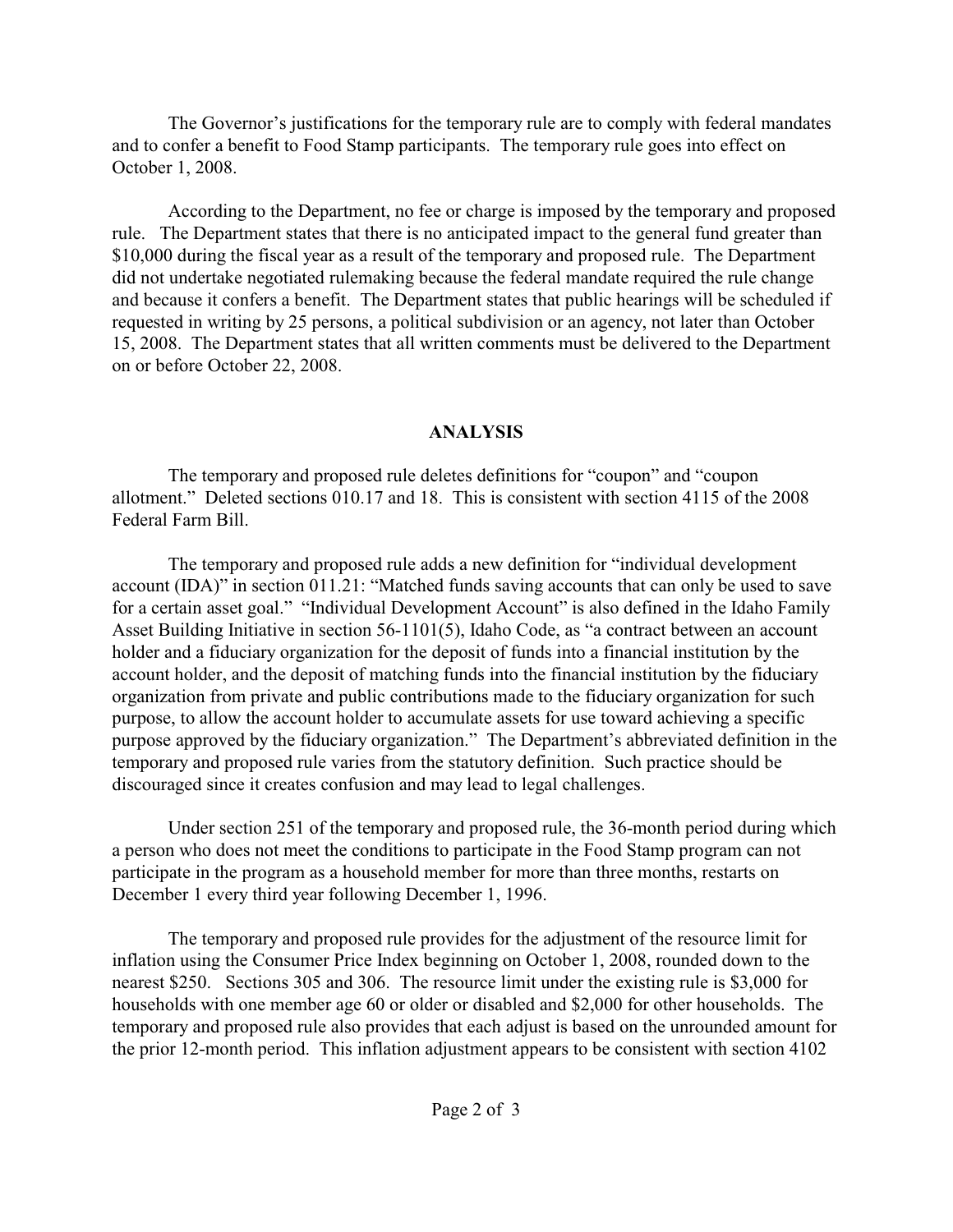## of the 2008 Federal Farm Bill.

Deleted as Liquid Resources under section 309 of the temporary and proposed rule are "Individual Retirement Accounts (IRAs)" and "Keogh Plan Funds." Under section 357 of the temporary and proposed rule, the statement that "IRAs and Keogh Plans are not excluded, unless a binding contract exists with a person who is not a household member" is deleted. Instead, the cash value of any funds in a plan, contract or account described in specified sections of the Internal Revenue Code and the value of funds in a Federal Thrift Savings Plan Account are excluded as a resource, including any current or future Tax-Preferred Retirement Accounts which are approved under federal or state law. Also excluded as a resource under the temporary and proposed rule are educational accounts (sections 529 and 530 of the Internal Revenue Code) and the cash value of an Individual Retirement Account. Sections 364 and 365. The source authority for these exclusions in the 2008 Federal Farm Bill is not readily apparent.

The temporary and proposed rule removes unemployment benefits data maintained by the Department of Commerce and Labor (or its counterpart agency) from the list of IEVA (Income and Eligibility Verification System) data that is considered verified upon receipt, unless it is questionable. Section 411. One of the purposes for this rulemaking, according to the Department, is to clarify when the Department must act upon unemployment insurance information. By deleting unemployment benefits data maintained by the Department of Commerce and Labor from the list of data considered verified upon receipt, the Department appears to be taking the position that such data must be verified.

Sections 533.05 and 536 of the temporary and proposed rule modifies the dependent care deduction (which is subtracted from non-excluded income) by eliminating the maximum dollar amounts for the dependent care deduction (\$200 per dependent child under the age of 2 years and \$175 for any other dependent care). The temporary and proposed rule states that the dependent care may be needed for children or adults.

The temporary and proposed rule changes the post initial month benefits from a minimum allotment of \$10 for one or two-person households to 8% of the maximum one-person allotment. Section 564.01. This change is carried into section 728 on Food Stamp Reduction, Suspension, or Cancellation, where the Department must guarantee one or two-person households a minimum benefit equal to 8% of the maximum one-person allotment once the FCS notifies the Department of the effective date of a reduction.

## **SUMMARY**

The temporary and proposed rule appears to be authorized by sections 56-202(b) and 56- 203(b), Idaho Code.

cc: Department of Health and Welfare - Administrative Procedures Section Rosie Andueza, Department of Health and Welfare.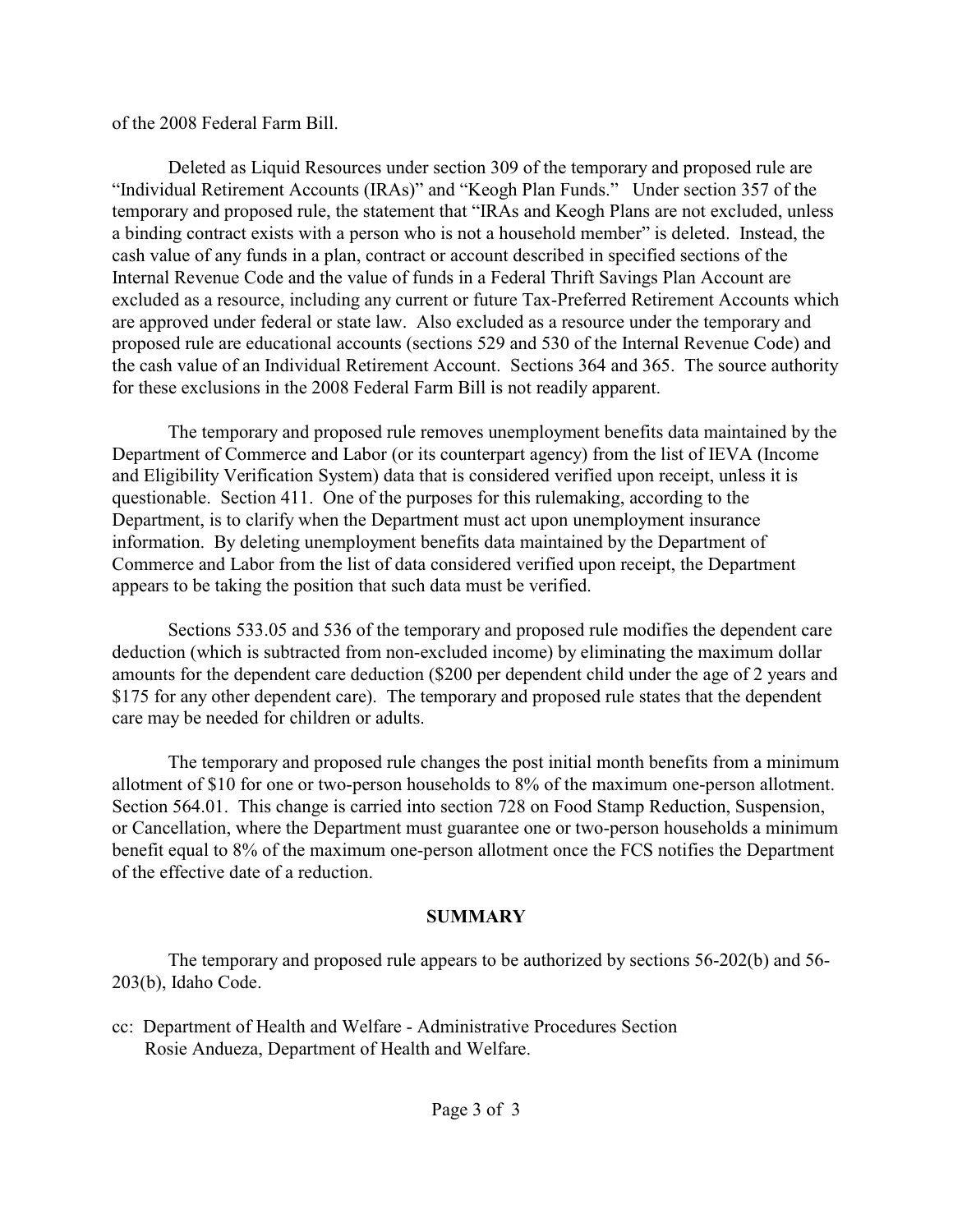## **IDAPA 16 - DEPARTMENT OF HEALTH AND WELFARE**

## **16.03.04 - RULES GOVERNING THE FOOD STAMP PROGRAM IN IDAHO**

## **DOCKET NO. 16-0304-0803**

## **NOTICE OF RULEMAKING - TEMPORARY AND PROPOSED RULE**

**EFFECTIVE DATE:** The effective date of the temporary rule is October 1, 2008.

**AUTHORITY:** In compliance with Sections 67-5221(1) and 67-5226, Idaho Code, notice is hereby given that this agency has adopted a temporary rule, and proposed rulemaking procedures have been initiated. The action is authorized pursuant to Section 56-203, Idaho Code, and the 2008 Federal Farm Bill, P.L. 110-234, Section 4102, 4103, 4107, 4113, 4114, and 4115; US H.R. 2419.

**PUBLIC HEARING SCHEDULE:** Public hearing(s) concerning this rulemaking will be scheduled if requested in writing by twenty-five (25) persons, a political subdivision, or an agency, not later than October 15, 2008.

The hearing site(s) will be accessible to persons with disabilities. Requests for accommodation must be made not later than five (5) days prior to the hearing, to the agency address below.

**DESCRIPTIVE SUMMARY:** The following is the required finding and concise statement of its supporting reasons for adopting a temporary rule and a nontechnical explanation of the substance and purpose of the proposed rulemaking:

These rule changes must be made in order for the Department to be in compliance with changes made in federal code with the 2008 Farm Bill. Additionally, changes in Idaho statute regarding "Able Bodied Adults Without Dependents" program will require the Department to amend these rules.

The federal 2008 Farm Bill requires five mandatory changes to the Idaho Food Stamp rules:

- 1. The cap on dependent care expense was removed so we are allowing full costs in the food stamp allotment calculation.
- 2. Rule changes will increase the amounts of allowed assets. These increases to the asset limit will be based on inflation.
- 3. Expand excluded retirement accounts and exclude two new education accounts from asset test.
- 4. The minimum food stamp benefit amount will be increased.
- 5. Delete rules referring to food stamp coupons as coupons are no longer issued.

Additional changes conferring a benefit are:

- 1. The Able Bodied Adults Without Dependents program will be rewritten to restart the three-year period.
- 2. Clarify when the Department must act upon unemployment insurance information.
- 3. Update the rule regarding the Individual Development account from assets test to comply with changes to Idaho Code.

**TEMPORARY RULE JUSTIFICATION:** Pursuant to Section 67-5226(1)(b) and (c), Idaho Code, the Governor has found that temporary adoption of the rule is appropriate for the following reasons: Federal mandates require this rule change and it confers a benefit.

**FEE SUMMARY:** Pursuant to Section 67-5226(2), the Governor has found that the fee or charge being imposed or increased is justified and necessary to avoid immediate danger and the fee is described herein: NA

**FISCAL IMPACT:** The following is a specific description, if applicable, of any fiscal impact on the state general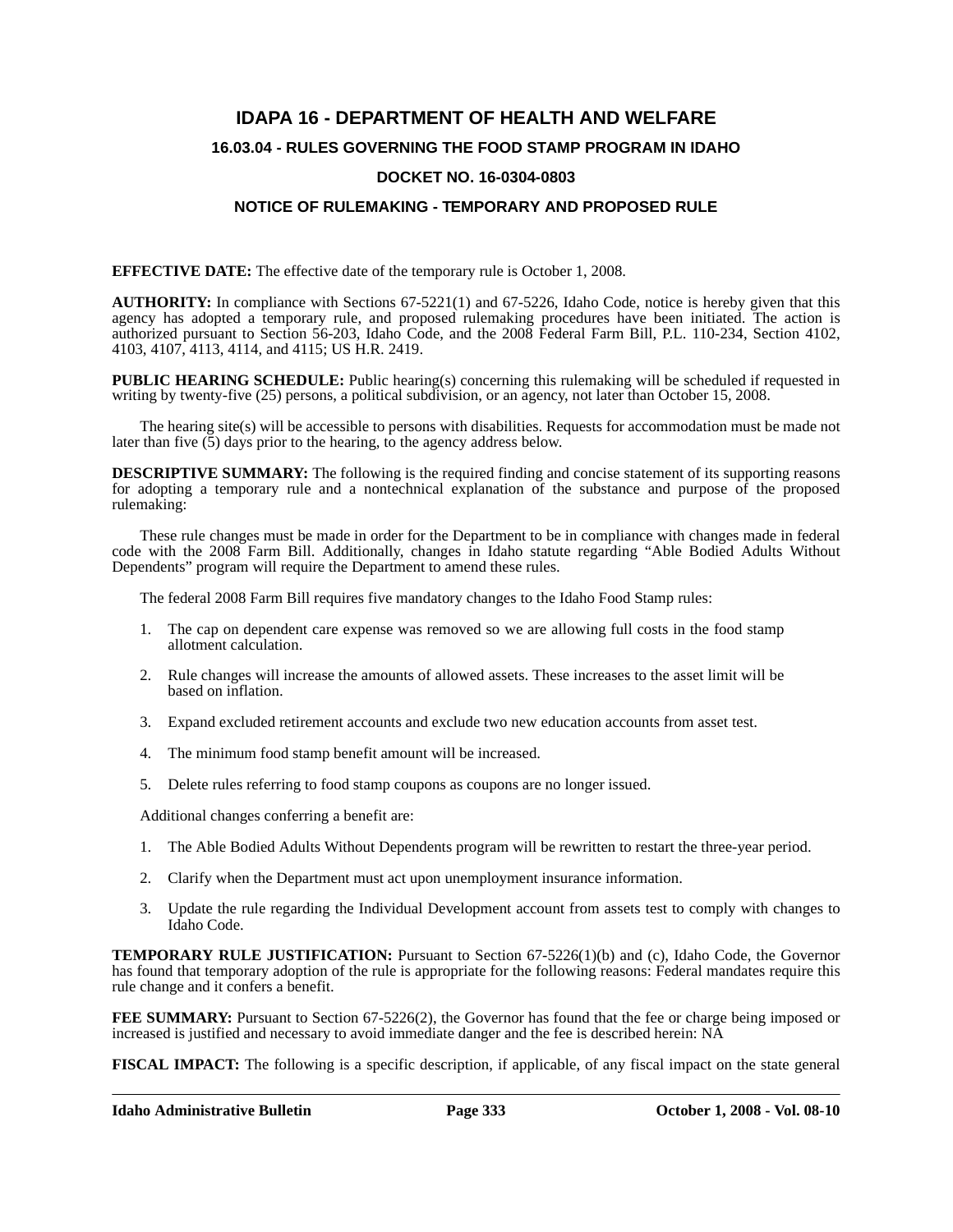fund greater than ten thousand dollars (\$10,000) during the fiscal year.

There is no fiscal impact to the state general fund due to this rulemaking.

**NEGOTIATED RULEMAKING:** Pursuant to 67-5220(1), Idaho Code, negotiated rulemaking was not conducted because federal mandates require this rule change and it is conferring a benefit.

**ASSISTANCE ON TECHNICAL QUESTIONS, SUBMISSION OF WRITTEN COMMENTS:** For assistance on technical questions concerning the temporary and proposed rule, contact Rosie Andueza at (208) 334-5553*.*

Anyone may submit written comments regarding the proposed rulemaking. All written comments must be directed to the undersigned and must be delivered on or before October 22, 2008.

DATED this 18th day of August, 2008.

Tamara Prisock DHW - Administrative Procedures Section 450 W. State - 10th Floor P.O. Box 83720 Boise, ID 83720-0036 (208) 334-5564 phone (208) 334-6558 fax <dhwrules@dhw.idaho.gov>

## **THE FOLLOWING IS THE TEXT OF DOCKET NO. 16-0304-0803**

#### **010. DEFINITIONS A THROUGH D.**

For the Food Stamp Program, the following definitions apply: (4-11-06)

**Adequate Notice**. Notice a household must receive on or before the first day of the month an action by the Department is effective. (4-6-05)

**02. Administrative Error Claim**. A claim resulting from an overissuance caused by the Department's  $\alpha$  action or failure to act.  $(6-1-94)$ 

**03. Aid to the Aged, Blind and Disabled (AABD)**. Cash, excluding in-kind assistance, financed by federal, state or local government and provided to cover living expenses or other basic needs. (4-11-06)

**04.** Applicant. A person applying for Food Stamps. (6-1-94)

**05. Application for Participation**. The application form filed by the head of the household or authorized representative. (6-1-94) (6-1-94)

**06. Application for Recertification**. When a household applies for recertification within thirty (30) days of the end of the certification period, it is considered an application for recertification even if a partial month of benefits is received. (4-11-06)

**07. Authorized Representative**. A person designated by the household to act on behalf of the household to apply for or receive and use Food Stamps. Authorized representatives include private nonprofit organizations or institutions conducting a drug addiction or alcoholic treatment and rehabilitation center acting for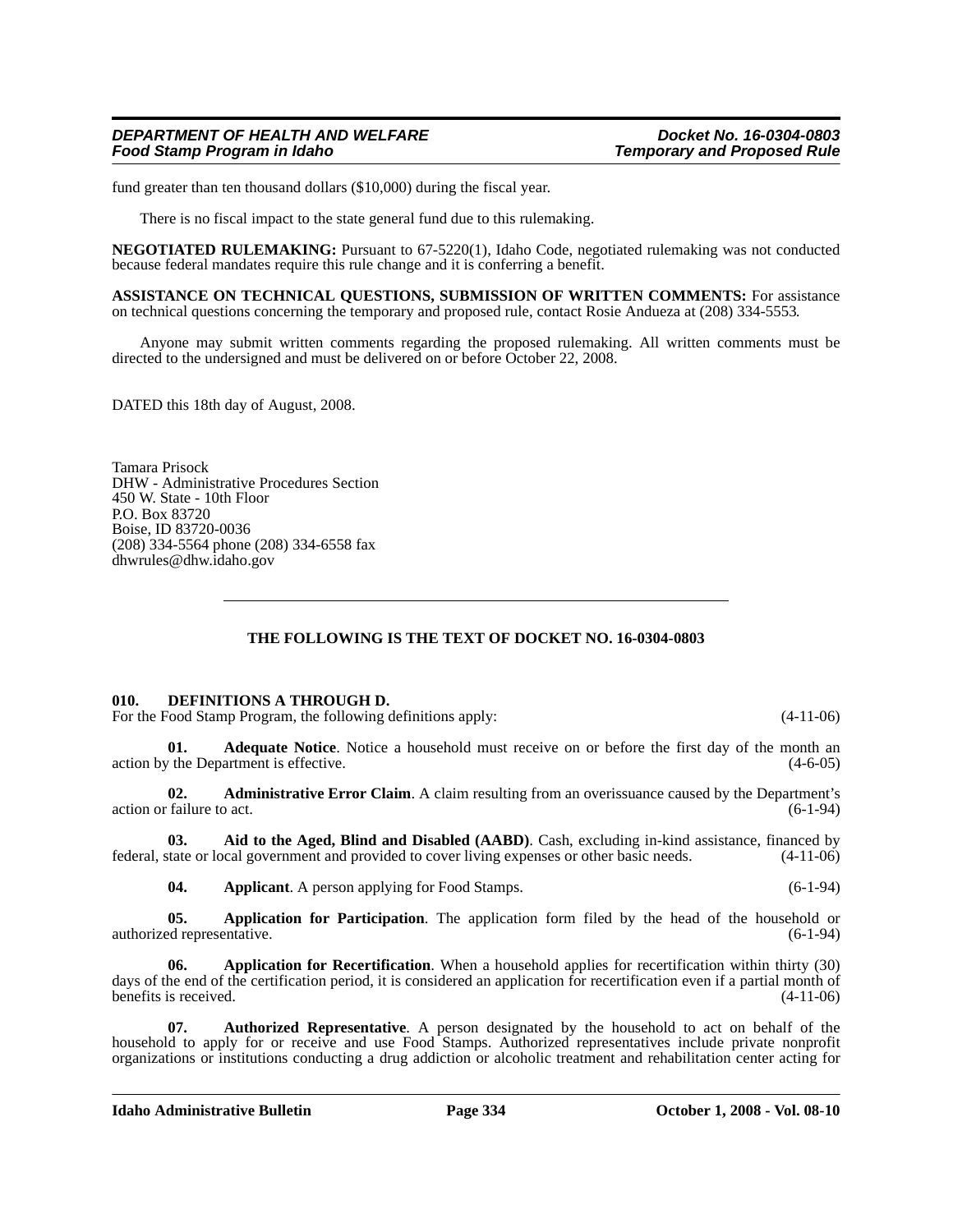## *Food Stamp Program in Idaho Temporary and Proposed Rule*

center residents. Authorized representatives include group living arrangement centers acting for center residents. Authorized representatives include battered women's and children's shelters acting for the shelters' residents. Homeless meal providers may not be authorized representatives for homeless Food Stamp recipients. (4-11-06)

**08. Battered Women and Children's Shelter**. A shelter for battered women and children which is a public or private nonprofit residential facility. If the facility serves others, a portion of the facility must be set aside on a long-term basis to serve only battered women and children. (6-1-94) a long-term basis to serve only battered women and children.

**09. Boarder**. Any person or group to whom a household, other than a commercial boarding house, furnishes meals and lodging in exchange for an amount equal to or greater than the thrifty food plan. Children, parents and spouses in a household must not be treated as boarders. (6-1-94)

**10. Boarding House**. A licensed commercial enterprise offering meals and lodging for payment to make a profit.  $(6-1-94)$ 

**11.** Categorical Eligibility. If all household members receive or are authorized to receive monthly cash payment through TAFI, AABD or SSI, the household is categorically eligible. Categorically eligible households are exempt from resource, gross and net income eligibility standards. (4-11-06)

**12. Certification Determination**. Actions necessary to determine household eligibility including interviews, verification, approval, denial, field investigation, analysis and corrective action necessary to insure prompt, efficient and correct certifications.

**13. Certification Period**. The period of time a household is certified to receive Food Stamp benefits. The month of application counts as the first month of certification. (4-11-06)

**14.** Claim Determination. The action taken by the Department establishing the household's liability ment when an overissuance of Food Stamps occurs. (6-1-94) for repayment when an overissuance of Food Stamps occurs.

**15. Change Reporting Household (CR)**. A household in which all members are elderly or disabled. (4-11-06)

**16.** Client. A person entitled to or receiving Food Stamps. (6-1-94)

*17. Coupon. Any coupon, stamp, access device, or certificate issued under the Food Stamp Program for the purchase of food. (4-6-05)*

*18. Coupon Allotment. The total dollar amount of Food Stamps allowed the household during the full or prorated month. (6-1-94)*

**1***9***7. Department**. The Idaho Department of Health and Welfare. (6-1-94)

**2018.** Desk Review. A desk review is a recertification that may or may not include talking to the participant. (4-11-06) participant. (4-11-06)

*2***19. Disqualified Household Members**. Individuals required to be excluded from participation in the Food Stamp Program are Disqualified Household Members. These include: (6-1-94)

**a.** Ineligible legal non-citizen who do not meet the citizenship or eligible legal non-citizen ents. (7-1-98) requirements.

**b.** Individuals awaiting proof of citizenship when citizenship is questionable. (6-1-94)

**c.** Individuals disqualified for failure or refusal to provide a Social Security Number (SSN). (6-1-94)

**d.** Individuals disqualified for Intentional Program Violation (IPV). (6-1-94)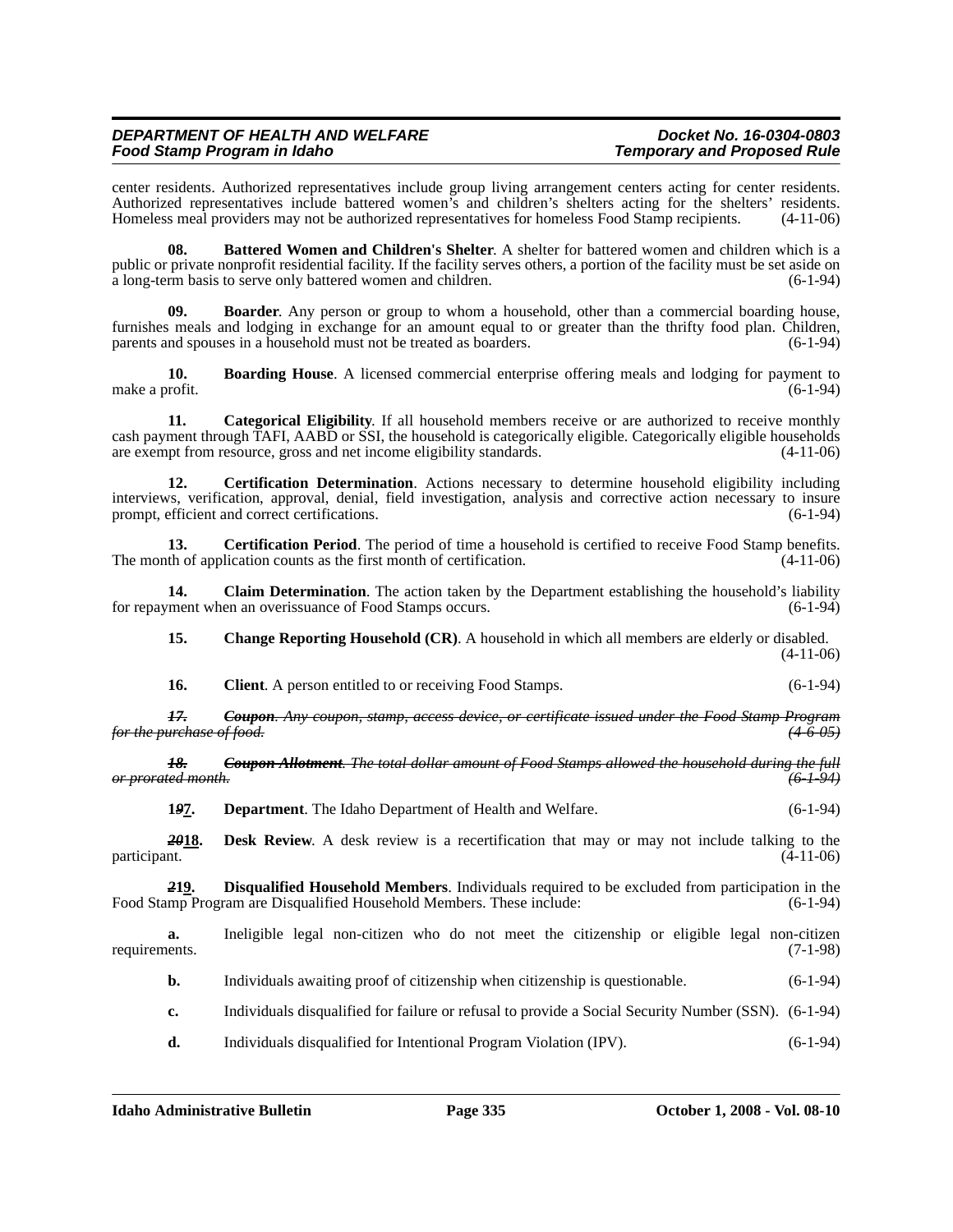### *DEPARTMENT OF HEALTH AND WELFARE Docket No. 16-0304-0803 Food Stamp Program in Idaho*

**e.** Individuals disqualified for receiving three (3) months of Food Stamps in a three (3) year period in ey did not meet the work requirement for able-bodied adults without dependent children. (7-1-98) which they did not meet the work requirement for able-bodied adults without dependent children.

**f.** Individuals disqualified as a fugitive felon or probation or parole violator. (7-1-98)

**g.** Individuals disqualified for a voluntary quit or reduction of hours of work to less than thirty (30) hours per week.

**h.** Individuals disqualified for failure to cooperate in establishing paternity and obtaining support for a child under eighteen (18). (7-1-98)

**i.** Individuals convicted under federal or state law of any offense classified as a felony involving the possession, use, or distribution of a controlled substance when they do not comply with the terms of a withheld judgment, probation, or parole. The felony must have occurred after August 22, 1996. (3-30-01)

**220. Documentation**. The method used to record information establishing eligibility. The information ficiently explain the action taken and the proof and how it was used.  $(6-1-94)$ must sufficiently explain the action taken and the proof and how it was used.

**2***3***1. Drug Addiction or Alcoholic Treatment Program**. Any drug addiction or alcoholic treatment rehabilitation program conducted by a private nonprofit organization or institution or a publicly operated community mental health center under Part B of Title XIX of the Public Health Service Act (42 USC 300x, et seq.). Indian reservation based centers may qualify if FCS requirements are met and the program is funded by the National Institute on Alcohol Abuse under Public Law 91-616 or was transferred to Indian Health Service funding. (4-6-05)

#### **011. DEFINITIONS E THROUGH L.**

For the Food Stamp Program, the following definitions apply: (4-11-06)

**01. EBT Handbook**. Idaho Department of Health and Welfare Rules, IDAPA 16.03.20, "Rules Governing Electronic Benefit Transfer (EBT) of Public Assistance, Food Stamps, and Child Support." (7-1-98)

**02. Electronic Benefit Transfer**. A method of issuing Food Stamps to an eligible household. (7-1-98)

**03. Eligible Foods**. Any food or food product for human consumption excluding alcohol, tobacco, and hot foods and hot food products ready for immediate consumption. Eligible foods include:  $(6-1-94)$ 

**a.** Garden seeds and plants to grow food for human consumption.  $(6-1-94)$ 

**b.** Meals prepared for the elderly at a communal dining facility.  $(6-1-94)$ 

**c.** Meals prepared and delivered by an authorized meal delivery service. (6-1-94)

**d.** Meals served to a narcotics addict or alcoholic who participate and reside in a rehabilitation center program.  $(6-1-94)$ 

**e.** Meals prepared and served by an authorized group living center to blind or disabled residents who senefits under Titles I, II or X, XIV, XVI of the Social Security Act. (6-1-94) receive benefits under Titles I, II or X, XIV, XVI of the Social Security Act.

**f.** Meals prepared and served at a shelter for battered women and children to eligible residents.

(6-1-94)

**g.** Meals prepared and served by an authorized public or private nonprofit establishment to homeless Food Stamp participants. (6-1-94)

**04.** Eligible Household. A household living in a Idaho and meeting the eligibility criteria in these (4-11-06)  $r = (4-11-06)$ 

**05.** Emancipated Minor. A person, age fourteen (14) but under age eighteen (18), who has been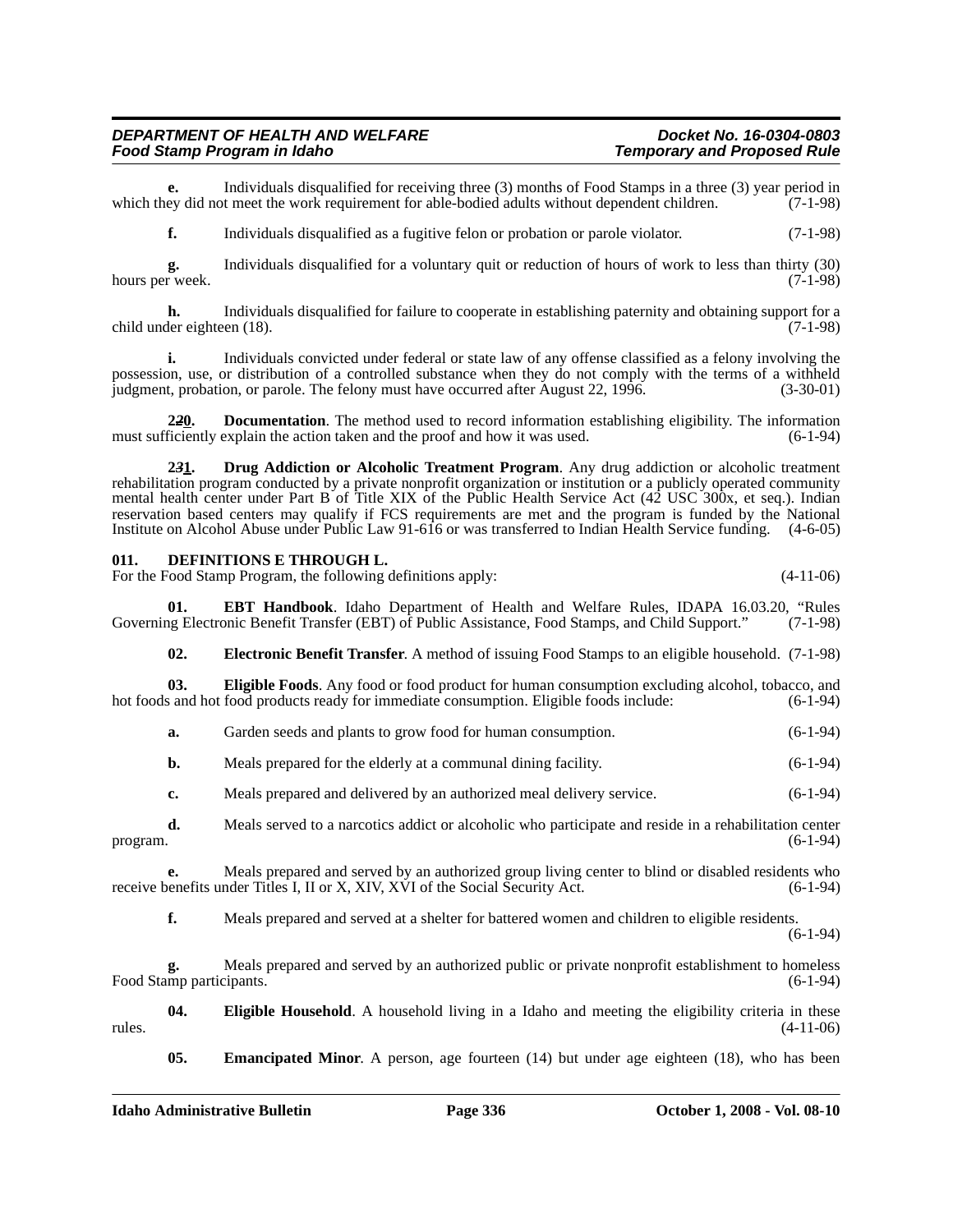married or whose circumstances show the parent and child relationship has been renounced such as a child in the military service. (6-1-94) military service.

**06. Enumeration**. The requirement that each household member provide the Department either their Social Security Number (SSN) or proof that they have applied. (6-1-94)

**07. Exempt**. A household member who is not required to register for or participate in the JSAP is exempt. A household member who is not required to register for work is exempt. (6-1-94) program is exempt. A household member who is not required to register for work is exempt.

**08. Farm Bill**. Public Law 107-171, "Farm Security and Rural Investment Act of 2002." (4-6-05)

**09.** Fair Hearing. A fair hearing in an appeal of a Department decision. See Section 003 of these rules for appeals. (4-11-06) for appeals.  $(4-11-06)$ 

**10. Federal Fiscal Year**. The federal fiscal year (FFY) is from October 1 to September 30. (6-1-94)

- **11.** Field Office. A Department of Health and Welfare service delivery site.  $(4-6-05)$
- **12. Food Assistance**. The Department's Food Stamp Program or Food Distribution Program. (6-1-94)

**13. Food and Nutrition Service (FNS)**. The Food and Nutrition Service of the U.S. Department of ure. This is the federal entity that administers the Food Stamp program. (4-11-06) Agriculture. This is the federal entity that administers the Food Stamp program.

**14. Group Living Arrangement**. A public or private nonprofit residential setting serving no more than sixteen (16) residents. The residents are blind or disabled and receiving benefits under Title II or XVI of the Social Security Act, certified by the Department under regulations issued under Section 1616(e) of the Social Security Act, or under standards determined by the Secretary of USDA to be comparable to Section 1616(e) of the Social Security Act. (6-1-94) Social Security Act.

| 15. | <b>Homeless Person.</b> A person: | $(6-1-94)$ |
|-----|-----------------------------------|------------|
|-----|-----------------------------------|------------|

**a.** Who has no fixed or regular nighttime residence. (6-1-94)

**b.** Whose primary nighttime residence is a temporary accommodation for not more than ninety (90) he home of another individual or household. (7-1-98) days in the home of another individual or household.

**c.** Whose primary nighttime residence is a temporary residence in a supervised public or private shelter providing temporary residence for homeless persons. (6-1-94)

**d.** Whose primary nighttime residence is a temporary residence in an institution which provides temporary residence for people who are being transferred to another institution. (6-1-94)

Whose primary nighttime residence is a temporary residence in a public or private place which is ustomarily used as sleeping quarters for people.  $(6-1-94)$ not designed or customarily used as sleeping quarters for people.

**16. Homeless Meal Provider**. A public or private nonprofit establishment or a profit making restaurant which provides meals to homeless people. The establishment or restaurant must be approved by the Department and authorized as a retail food store by FCS. (7-1-98)

**17. Identification Card**. The card identifying the bearer as eligible to receive and use Food Stamps. (4-11-06)

**18. Inadvertent Household Error Claim (IHE)**. A claim resulting from an overissuance, caused by the household's misunderstanding or unintended error. A household error claim pending an intentional program violation decision. (6-1-94) violation decision.

**19. Income and Eligibility Verification System (IEVS)**. A system of information acquisition and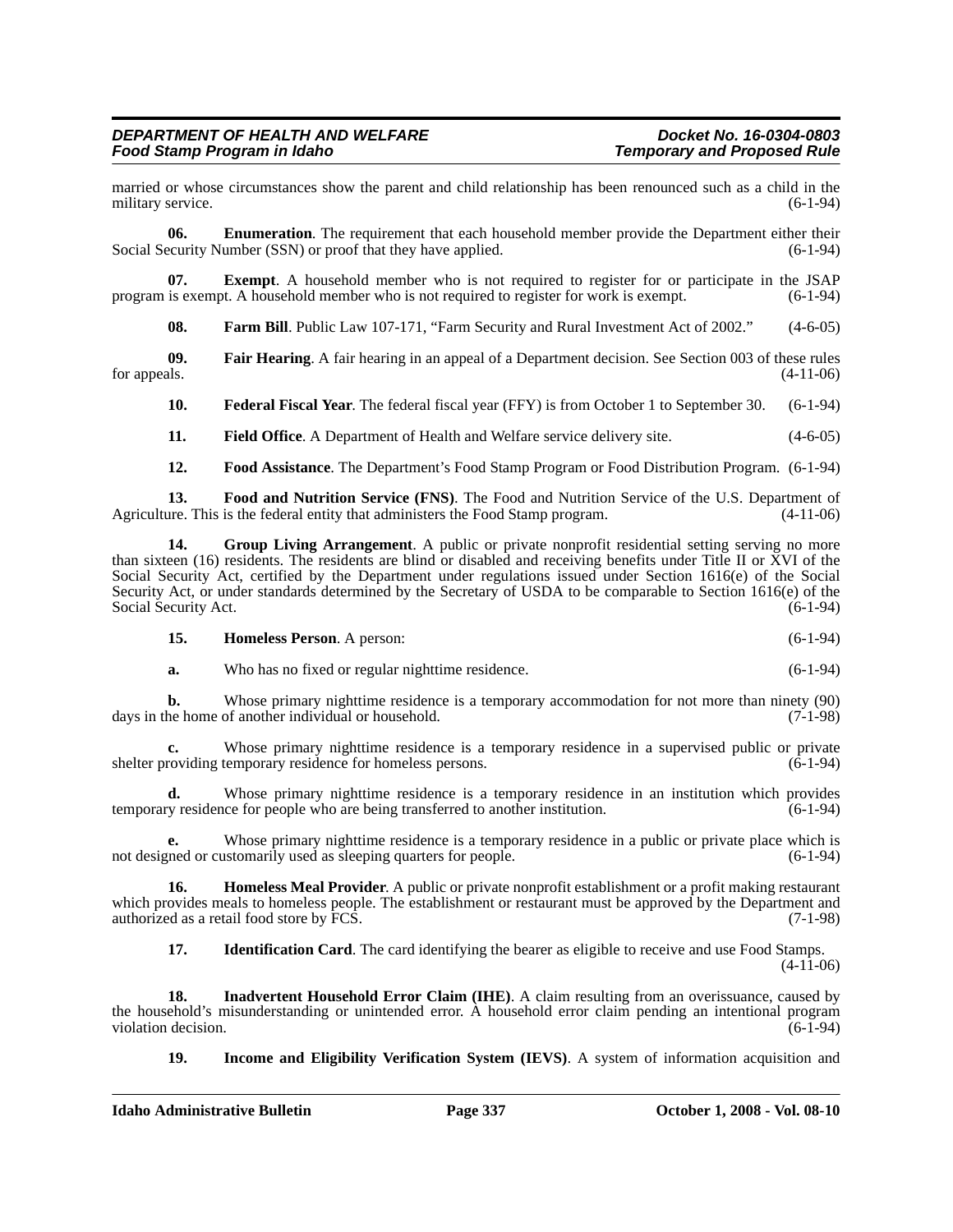exchange for income and eligibility verification which meets Section 1137 of the Social Security Act requirements. (6-1-94)

**20. Indian General Assistance**. The general assistance program administered by the Bureau of Indian Affairs. (6-1-94)

**21. Individual Development Account (IDA)**. Matched funds savings accounts that can only be used to save for a certain asset goal.

**2***1***2. Institution of Higher Education**. Any institution which normally requires a high school diploma or equivalency certificate for enrollment. These institutions include colleges, universities, and business, vocational, technical, or trade schools at the post-high school level. (7-1-97)

**2***2***3. Institution of Post Secondary Education**. Educational institutions normally requiring a high school diploma or equivalency certificate for enrollment, or admits persons beyond the age of compulsory school attendance. The institution must be legally authorized by the state and provide a program of training to prepare students for gainful employment.

**2***3***4. Legal Noncitizen**. A qualified alien under 8 USC Section 1641(b). (4-6-05)

**2***4***5. Limited Utility Allowance (LUA)**. Utility deduction given to a food stamp household that has a cost for more than one (1) utility. This includes electricity and fuel for purposes other than heating or cooling, water, sewage, well and septic tank installation and maintenance, telephone, and garbage or trash collection. (4-11-06)

## *(BREAK IN CONTINUITY OF SECTIONS)*

#### **251. ABLE BODIED ADULTS WITHOUT DEPENDENTS (ABAWD) WORK REQUIREMENT.**

To participate in the Food Stamp program, a person must meet one (1) of the conditions in Subsections 251.01 through 251.05 of this rule. A person who does not meet one (1) of these conditions may not participate in the Food Stamp program as a member of any household for more than three (3) full months (consecutive or otherwise) in *the* a fixed thirty-six (36) month period *beginning December 1, 2005 and ending November 30, 2008*. The initial thirty-six (36) month period began December 1, 1996. The thirty-six (36) month period restarts the first day of December every third year thereafter. *(3-30-07)*(10-1-08)T

**01. Work at Least Eighty Hours per Month**. The person must work at least eighty (80) hours per month. The definition of work under Section 251 of this rule is any combination of: (5-3-03)

| a. | Work in exchange for money. | $(3-15-02)$ |
|----|-----------------------------|-------------|
|----|-----------------------------|-------------|

**b.** Work in exchange for goods or services, known as "in-kind" work.  $(3-15-02)$ 

**c.** Unpaid work, with a public or private non-profit agency. (3-15-02)

**02. Participate in JSAP or Another Work Program**. The person must participate in and comply with the requirements of the JSAP program (other than job search or job readiness activities), the WIA program, a program under Section 236 of the Trade Act of 1974, or another work program recognized by the Department. The person must participate for at least eighty (80) hours per month. (3-15-02)

**03. Combination of Work and Work Programs**. The person must work and participate in a work Participation in work and work programs must total at least eighty (80) hours per month. (3-15-02) program. Participation in work and work programs must total at least eighty (80) hours per month.

**04. Participate in Work Opportunities**. The person must participate in and comply with the requirements of a Work Opportunities program. (7-1-99)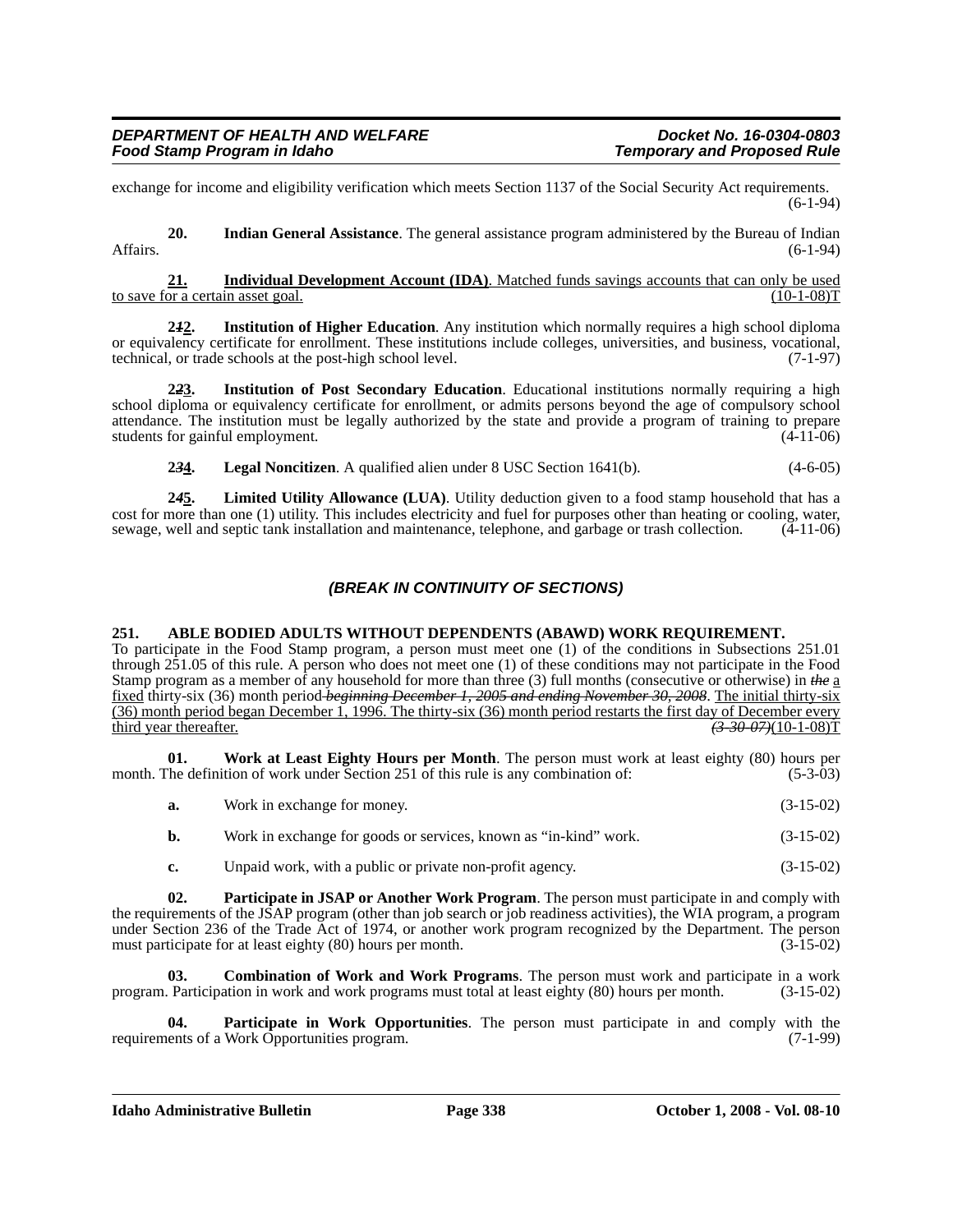## *Food Stamp Program in Idaho Temporary and Proposed Rule*

**05. Residents of High Unemployment Areas**. ABAWDs residing in a county identified as having high unemployment or lack of jobs are not subject to the three (3) month limitation of benefits. ABAWDs residing in these counties are subject to JSAP work requirement but will not lose Food Stamp eligibility after three (3) months if they participate fewer than eighty (80) hours per month. An ABAWD residing in a high unemployment area must participate according to his plan. (3-20-04)

## *(BREAK IN CONTINUITY OF SECTIONS)*

### **305. RESOURCE LIMIT.**

The Food Stamp resource limit for households with one (1) member who is age sixty (60) or over, or disabled, is three thousand dollars (\$3,000). The resource limit is three thousand dollars (\$3,000), even if the person age sixty (60) or over is the only person in the household. The resource limit for other households is two thousand dollars (\$2,000). To be considered as disabled, a person must meet one (1) of the criteria listed in Subsections 216.02 through 216.10 of these rules. Beginning October 1, 2008, the resource limit will be adjusted for inflation using the Consumer Price Index, rounded down to the nearest two hundred and fifty dollars (\$250). Each adjustment is based on the unrounded amount for the prior twelve (12) month period. *(3-20-04)*(10-1-08)T

### **306. CHANGE IN RESOURCE LIMIT.**

The Food Stamp resource limit changes from two thousand dollars (\$2,000) to three thousand dollars (\$3,000) the month a household member turns age sixty (60) or when the household member is disabled and meets one (1) of the criteria listed in Subsections 216.02 through 216.10 of these rules. The resource limits will be adjusted for inflation using the Consumer Price Index beginning October 1, 2008. using the Consumer Price Index beginning October 1, 2008.

## *(BREAK IN CONTINUITY OF SECTIONS)*

#### **309. LIQUID RESOURCES.**

All liquid resources are counted, unless excluded. Liquid resources are listed below. Liquid resources can be easily converted to cash. (6-1-94) converted to cash.

|     | <b>Cash.</b> Cash on hand.                                         | $(6-1-94)$ |
|-----|--------------------------------------------------------------------|------------|
| 02. | <b>Bank Accounts.</b> Checking, savings and credit union accounts. | $(6-1-94)$ |

**03. Lump Sum Payments**. Lump sum payments such as insurance, SSI, retirement, income tax refund.  $(6-1-94)$ 

**04. Trusts**. Unrestricted trust accounts and any available amounts from restricted trust accounts. (6-1-94)

- **05.** Stocks. Stocks, less fees for transfer and penalty for early sale.  $(6-1-94)$
- **06. Bonds**. Savings bonds, treasury bonds, commercial bonds at current market value. (6-1-94)

**07. Savings Certificates**. Saving certificates or certificates of deposit issued by banks, credit unions, or other financial concerns, less the penalty for early withdrawal. (6-1-94)

*08. Individual Retirement Accounts (IRA). Individual Retirement Accounts (IRAs) for household members, less the penalty for early withdrawal. (6-1-94)*

*09. Keogh Plan Funds. Keogh plan funds for household members, less the penalty for early withdrawal. (6-1-94)*

**Idaho Administrative Bulletin Page 339 October 1, 2008 - Vol. 08-10**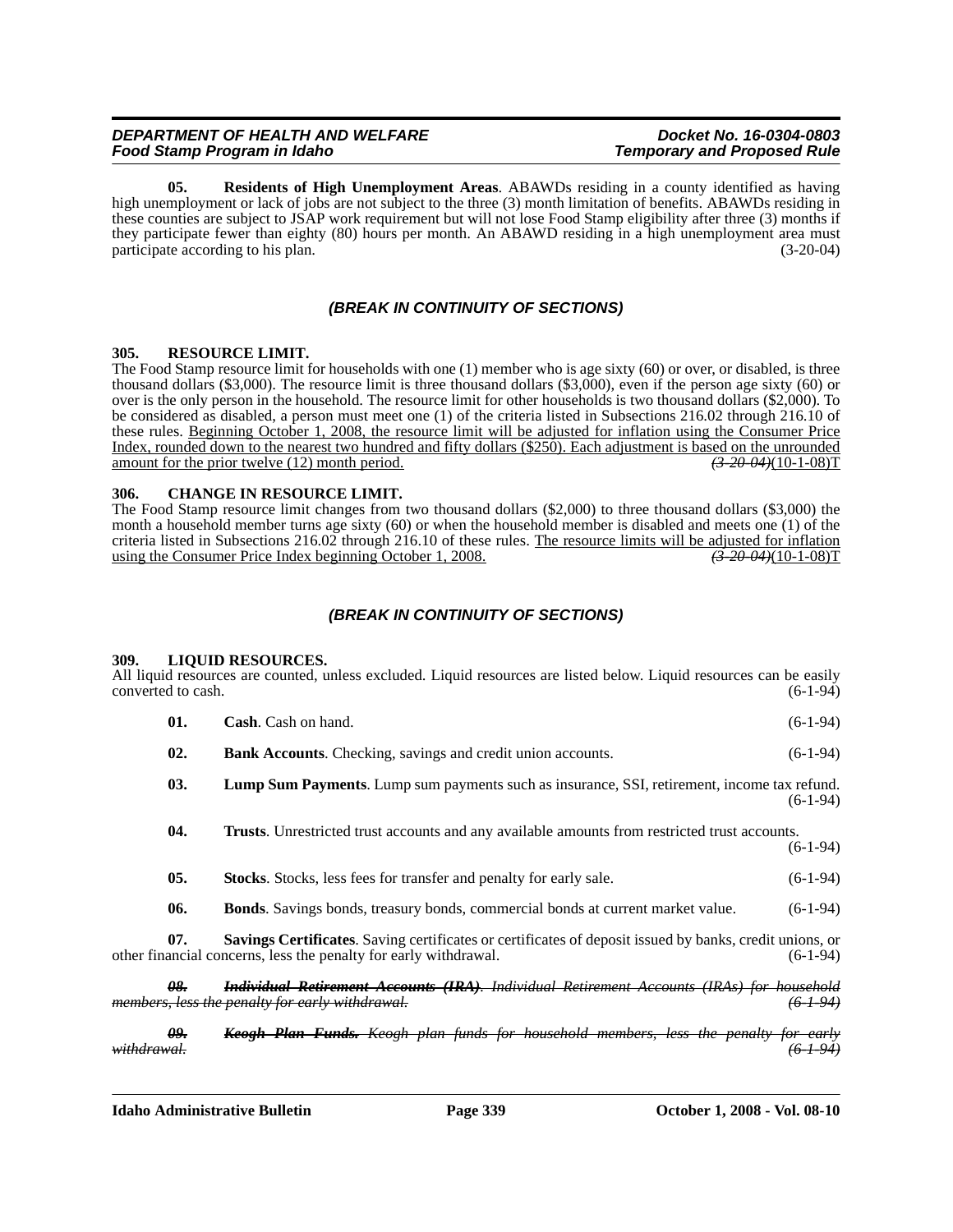## *(BREAK IN CONTINUITY OF SECTIONS)*

#### **357. PENSION PLANS OR FUNDS EXCLUDED AS A RESOURCE.**

The cash value of *pension plans or* any funds in a plan, contract, or account, described in Sections 401(a), 403(a), 403(b), 408, 408A, 457(b), and 501(c) of the Internal Revenue Code of 1986 and the value of funds in a Federal thrift Savings Plan account as provided for in 5 U.S.C. 8439 are excluded as a resource. *IRAs and Keogh plans are not excluded, unless a binding contract exists with a person who is not a household member.* This exclusion includes any current or future tax preferred retirement accounts which are approved under federal or state law. *(6-1-94)*(10-1-08)<sup>T</sup>

### *(BREAK IN CONTINUITY OF SECTIONS)*

#### **364. EDUCATIONAL ACCOUNTS EXCLUDED AS A RESOURCE.**

The cash value of any funds in a qualified tuition program described in Section 529 of the Internal Revenue Code of 1986 or in a Coverdell education savings account under Section 530 of the Internal Revenue Code are excluded as a  $r_{\text{resource}}$  (10-1-08)T

#### **365. INDIVIDUAL DEVELOPMENT ACCOUNT EXCLUDED AS A RESOURCE.**

The cash value of an Individual Development Account (IDA) is excluded as a resource. (10-1-08)T

**36***4***6. -- 372. (RESERVED).**

## *(BREAK IN CONTINUITY OF SECTIONS)*

#### **411. VERIFIED IEVS DATA.**

|       |                | The IEVS data listed below is considered verified upon receipt, unless it is questionable:                                                                                    | $(6-1-94)$      |
|-------|----------------|-------------------------------------------------------------------------------------------------------------------------------------------------------------------------------|-----------------|
| data. | 01.            | <b>Benefit Data Exchange (BENDEX).</b> BENDEX Social Security retirement and disability income                                                                                | $(6-1-94)$      |
|       | 02.            | <b>State Data Exchange (SDX).</b> Benefit and eligibility data from SSA under Titles II and XVI of the<br>Social Security Act accessed through the State Data Exchange (SDX). | $(6-1-94)$      |
|       | <del>03.</del> | Unemployment Insurance Benefits (UIB). Unemployment Insurance Benefit (UIB)<br>maintained by the Department of Commerce and Labor or its counterpart agency.                  | <del>data</del> |

**043. TAFI**. Temporary Assistance for Families in Idaho. (7-1-98) **054.** AABD. Aid to the Aged, Blind, or Disabled. (6-1-94)

**0***6***5. Medicaid**. The Federally-aided program for medical care (Title XIX, Social Security Act).

(6-1-94)

## *(BREAK IN CONTINUITY OF SECTIONS)*

#### **533. HOUSEHOLD ELIGIBILITY AND BENEFIT LEVEL.**

A household's eligibility and benefit level is calculated in accordance with 7 CFR 273.10, except as indicated below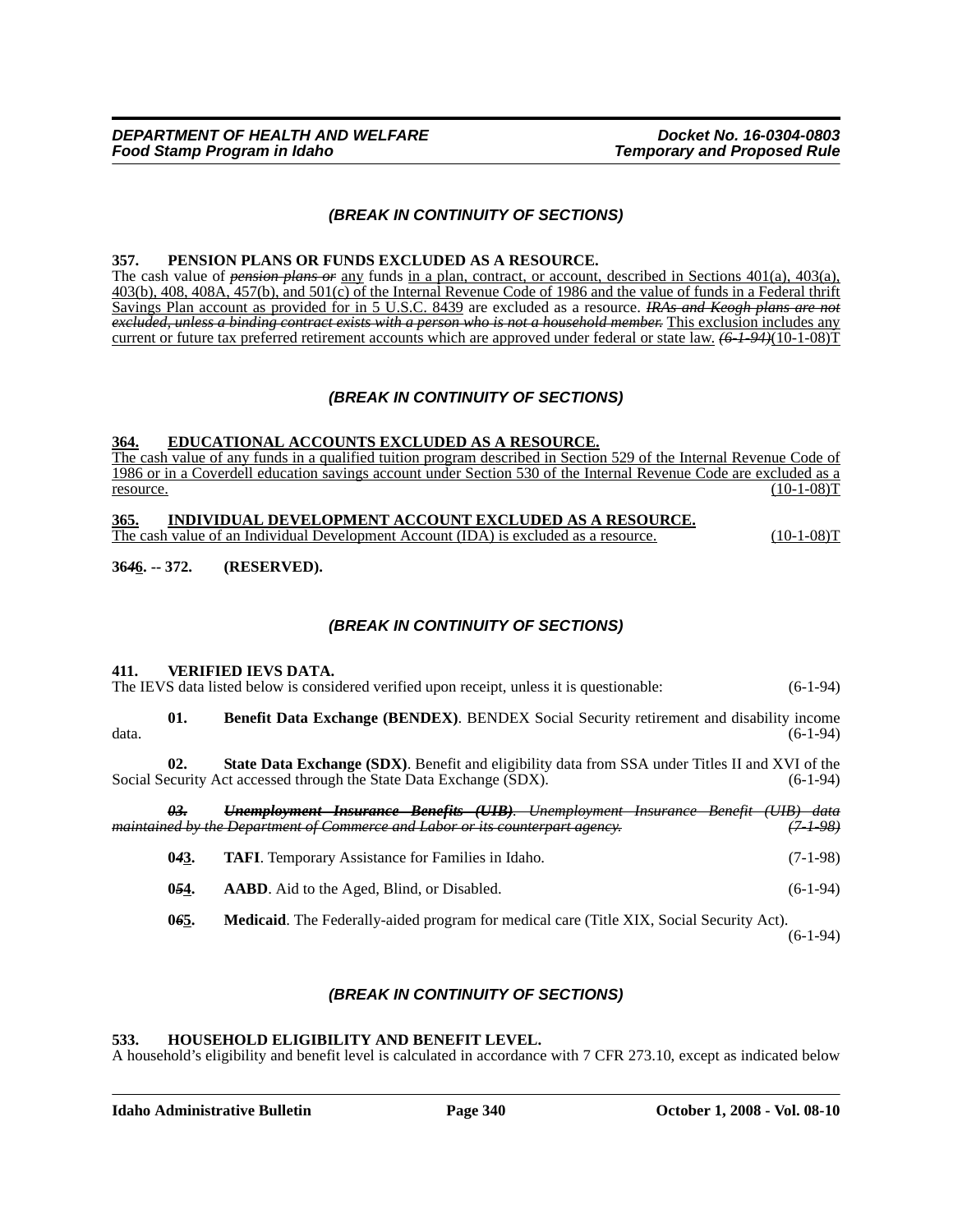in Subsections 533.01 through 533.07. of this rule. The deductions in Subsections 533.01 through 533.07 of these rules are subtracted from non-excluded income. (4-11-06) rules are subtracted from non-excluded income.

**01. Standard Deductions**[. The standard deductions are controlled by Federal law. The monthly](http://www.fns.usda.gov/fsp/government/cola.htm) amounts are specified in Title 7 United States Code Section 2014. Current deductions may be found under http:// [www.fns.usda.gov/fsp/government/cola.htm. \(4-6-05\)](http://www.fns.usda.gov/fsp/government/cola.htm)

**02. Earned Income Deduction**. The earned income deduction is twenty percent (20%) of gross earned  $i$  income.  $(6-1-94)$ 

**03. Homeless Shelter Deduction**[. The homeless shelter deduction is established by FNS and may be](http://www.fns.usda.gov/fsp/government/cola.htm) [found under http://www.fns.usda.gov/fsp/government/cola.htm. \(4-6-05\)](http://www.fns.usda.gov/fsp/government/cola.htm)

**04. Excess Medical Deduction**. Excess medical expense is nonreimbursed medical expense of more than thirty-five dollars (\$35) per household per month. The household member must be either age sixty (60) or older or disabled to get this expense deduction. Special diets are not deductible. For allowable medical expenses, see<br>Section 535 of these rules. (4-11-06) Section 535 of these rules.

**05. Dependent Care Deduction**. The dependent care expense deduction is for monthly dependent care expenses *up to a maximum of two hundred dollars (\$200) per dependent child under age two (2) and one hundred seventy-five dollars (\$175) for any other dependent*. *The care must be needed for a household member to accept, continue, or seek employment, or attend school or training for employment.* The dependent care may be needed for children or adults.<br>(4.11.06)(10-1-08)  $(4 - 11 - 06)(10 - 1 - 08)$ T

**06. Child Support Deduction**. The child support expense deduction is the legally obligated child support and arrearage the household pays, or expects to pay, to or for a non-household member. (4-11-06)

**Excess Shelter Deduction**. Excess shelter expense is the monthly shelter cost over fifty percent (50%) of the household's income after all other deductions. The excess shelter expense is not deducted if the household has received the homeless shelter deduction. For allowable shelter expenses, see Section 542 of these  $r = (4-11-06)$ 

## *(BREAK IN CONTINUITY OF SECTIONS)*

## **536. DEPENDENT CARE EXPENSES.**

The care of a dependent must be necessary *for* to maintain employment, conduct job search, *employment,* or attend school or training. *The maximum deductible amount each month is two hundred dollars (\$200) per dependent child under age two (2) and one hundred seventy-five dollars (\$175) for any other dependent. If a child in the household reaches his second birthday during the certification period, adjust the dependent care expense deduction the month after the child turns age two (2).* The dependent care expenses must be deducted from income. The dependent care must meet the criteria listed below: (4.6.05)(10-1-08) must meet the criteria listed below:

- **01. Employment**. To accept employment or continue employment. (6-1-94)
- **02. Job Search**. To look for work. Person does not need to be subject to job search requirements.

(6-1-94)

**03. Training or Education**. To attend training or to pursue education. The training or education must be preparation for employment. (6-1-94)

## *(BREAK IN CONTINUITY OF SECTIONS)*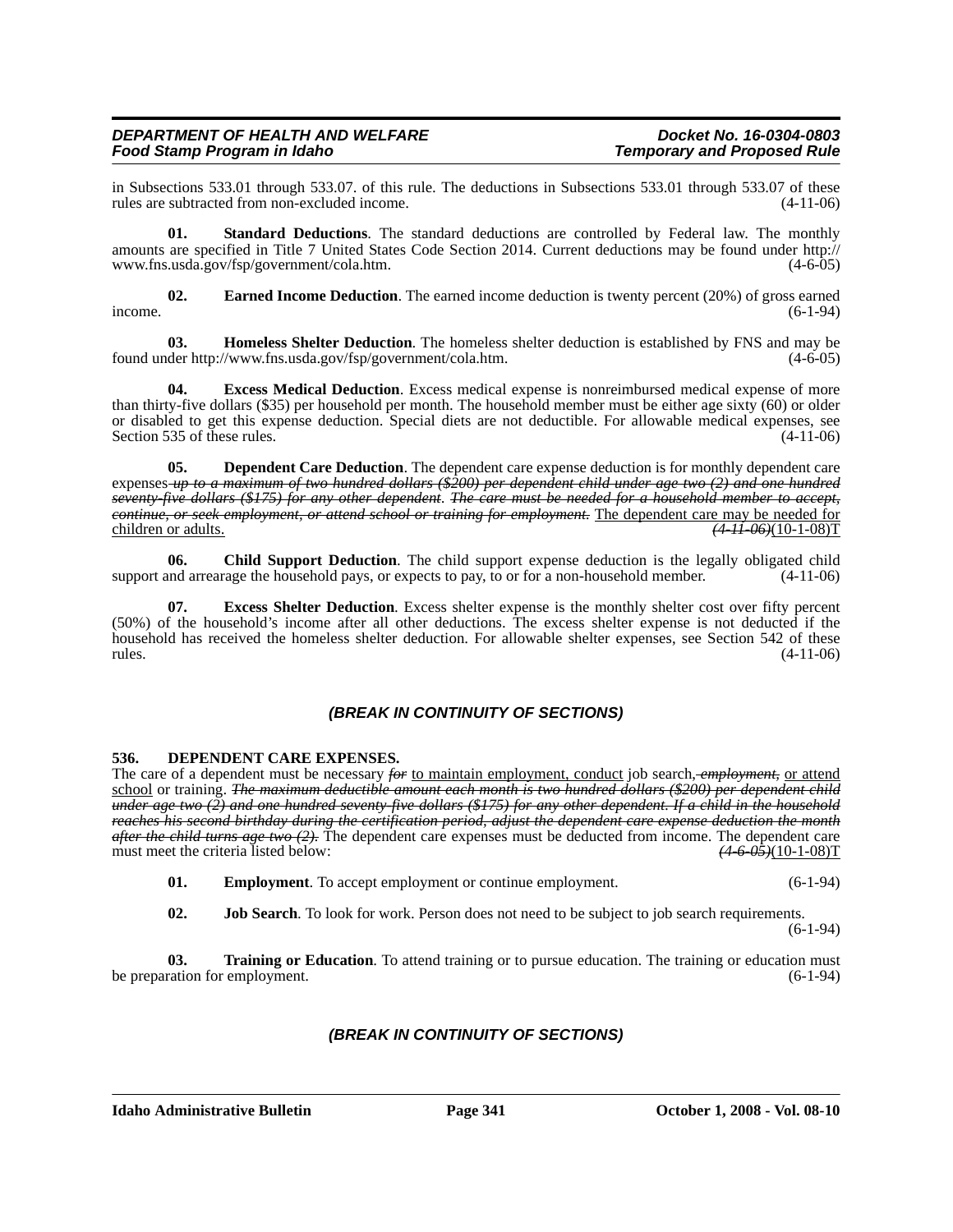#### **564. BENEFITS AFTER THE INITIAL MONTH.**

After the initial month, benefits must be issued as described below. (6-1-94)

**01. One and Two Person Households**. All eligible one (1) and two (2) person households must receive a minimum allotment *of ten dollars (\$10)* equal to eight percent (8%) of the maximum one (1) person allotment. *(6-1-94)*(10-1-08)T

#### **02. Three or More Person Household**. (6-1-94)

**a.** All eligible households with three (3) or more members entitled to one dollar (\$1), must receive two dollars  $(\$2)$ .  $(6-1-94)$ 

**b.** All eligible households with three (3) or more members entitled to three dollars (\$3), must receive four dollars  $(\$4)$ .  $(6-1-94)$ 

**c.** All eligible households with three (3) or more members entitled to five dollars (\$5), must receive (\$5). (6-1-94) six dollars  $(\$6)$ .

**03. Not Categorically Eligible**. All households, except categorically eligible households, must be denied if the household's net income exceeds the level at which benefits are issued. (6-1-94)

### *(BREAK IN CONTINUITY OF SECTIONS)*

#### **728. FOOD STAMP REDUCTION, SUSPENSION, OR CANCELLATION.**

Food Stamps for all Food Stamp households must be reduced suspended, or cancelled, if ordered by the USDA Secretary to comply with Section 18 of the Food Stamp Act of 1977. Reduced Food Stamps are computed using the thrifty food plan amounts and are reduced by a percentage defined by FCS. Food Stamp reduction, suspension, and cancellation rules are described below: (7-1-98) cancellation rules are described below:

**01. Reducing Food Stamps**. FCS will notify the Department of the effective date of reduction and of the thrifty food plan reduction percentage. The Department must: (7-1-98)

**a.** Act immediately to carry out the reduction. (6-1-94)

**b.** Guarantee one (1) and two (2) person households a minimum benefit of *ten dollars* (\$10) equal to eight percent (8%) of the maximum one (1) person allotment unless the reduction is ninety percent (90%) or more of total projected monthly benefits.  $\sqrt{(6-1-94)(10-1-08)T}$ total projected monthly benefits.

**c.** Notify Field Offices of the effective date and reduction percentage. (6-1-94)

**02. Notice to Households**. Reductions, suspensions, or cancellations are mass changes. Individual notice is not required. (6-1-94)

**03. Restoring Lost Benefits**. Households whose Food Stamps are reduced or cancelled under this section are not entitled to restoration of benefits. Reductions or cancellations of Food Stamps may be ordered restored<br>by the USDA Secretary. (6-1-94) by the USDA Secretary.

**04. Effects on Certification**. Field Offices must continue to accept and process expedited service applications, regular applications, and recertifications to determine eligibility, and to assign certification periods during a reduction, suspension, or cancellation. during a reduction, suspension, or cancellation.

**05. Food Stamps for Eligible Households**. If a reduction is in effect, compute Food Stamps by reducing the thrifty food plan amount for the eligible household's size by the percentage ordered by FCS. Then deduct thirty percent (30%) of the household's net Food Stamp income from the thrifty food plan amount. (7-1-98)